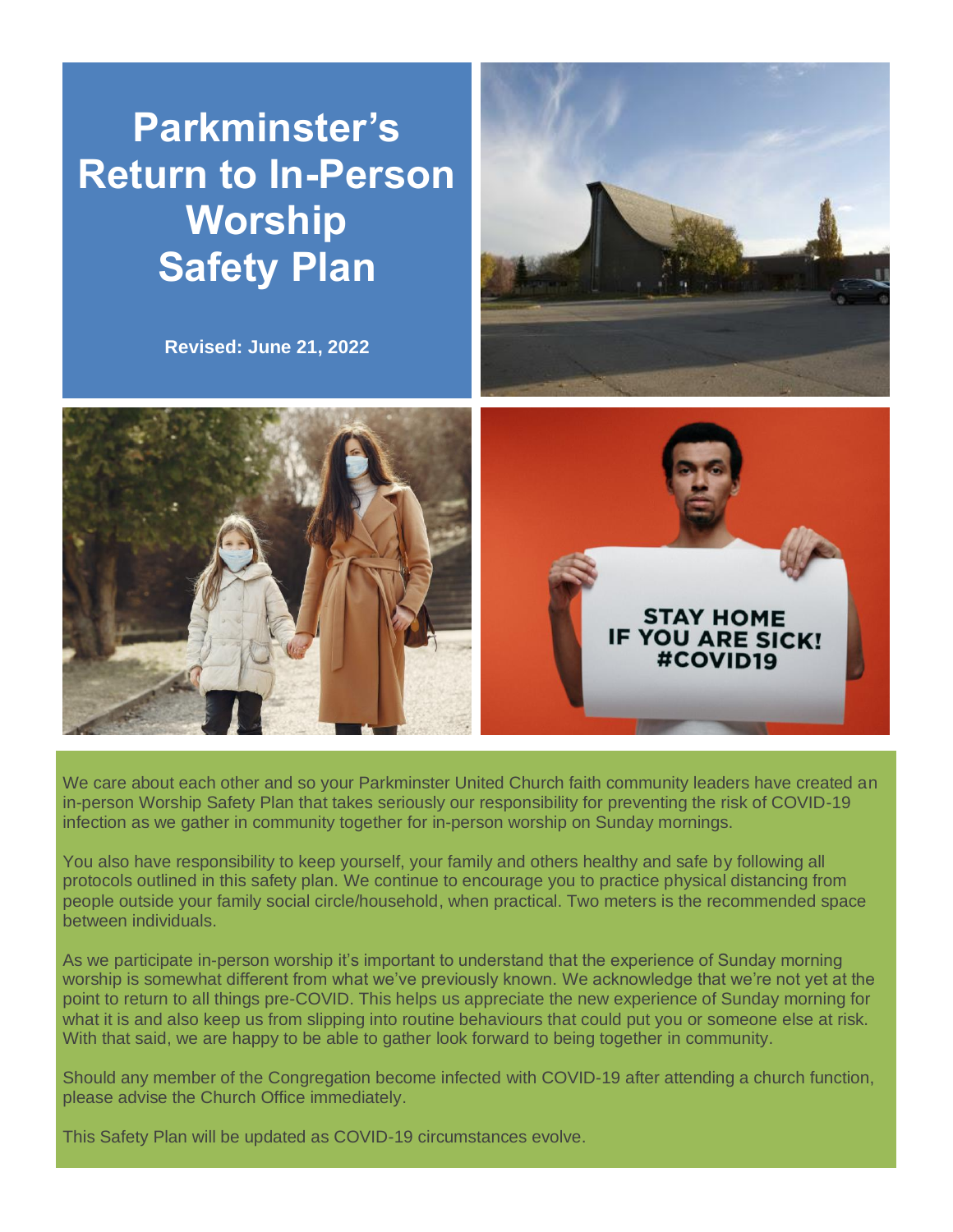## **Here is a summary list of what is new for now:**

- $\boxtimes$  Pausing the requirement for mask wearing for entry and during worship (use is optional based on personal preference)
- $\boxtimes$  Outdoor social time after service and inside in inclement weather
- $\boxtimes$  Passing the microphone in the pews for Joys & Concerns
- $\boxtimes$  Using the fans
- $\boxtimes$  Opening the water fountains
- $\boxtimes$  Self-screening is encouraged. If you do not feel well, please stay at home and attend worship virtually.

#### **Here is a summary list of what hasn't changed yet:**

- $\boxtimes$  Self-screening is encouraged
- $\boxtimes$  No gathering in large groups to chat in the church
- $\boxtimes$  No paper bulletins this will stay as is until determined otherwise by committees
- $\boxtimes$  No passed offering plate this will stay as is until determined otherwise by committees
- $\boxtimes$  Our ministry team continues to lead worship for both in-sanctuary and at-home participants
- $\nabla$  Soloists remain behind screens
- $\boxtimes$  Communion remains self-administered in the pews
- $\boxtimes$  No live choral singing
- $\boxtimes$  In-person Sunday School activities remain outdoors
- $\boxtimes$  You may be filmed as our service will be broadcast on Zoom, Facebook and videotaped for our website
- $\boxtimes$  Should any member of the Congregation become infected with COVID-19 after attending a church function, please advise the Church Office immediately

#### **Here is a summary list of what is the same:**

- $\boxtimes$  Your ministry team
- $\boxtimes$  The sanctuary with its beautiful stained-glass window
- $\triangledown$  The opportunity to worship in community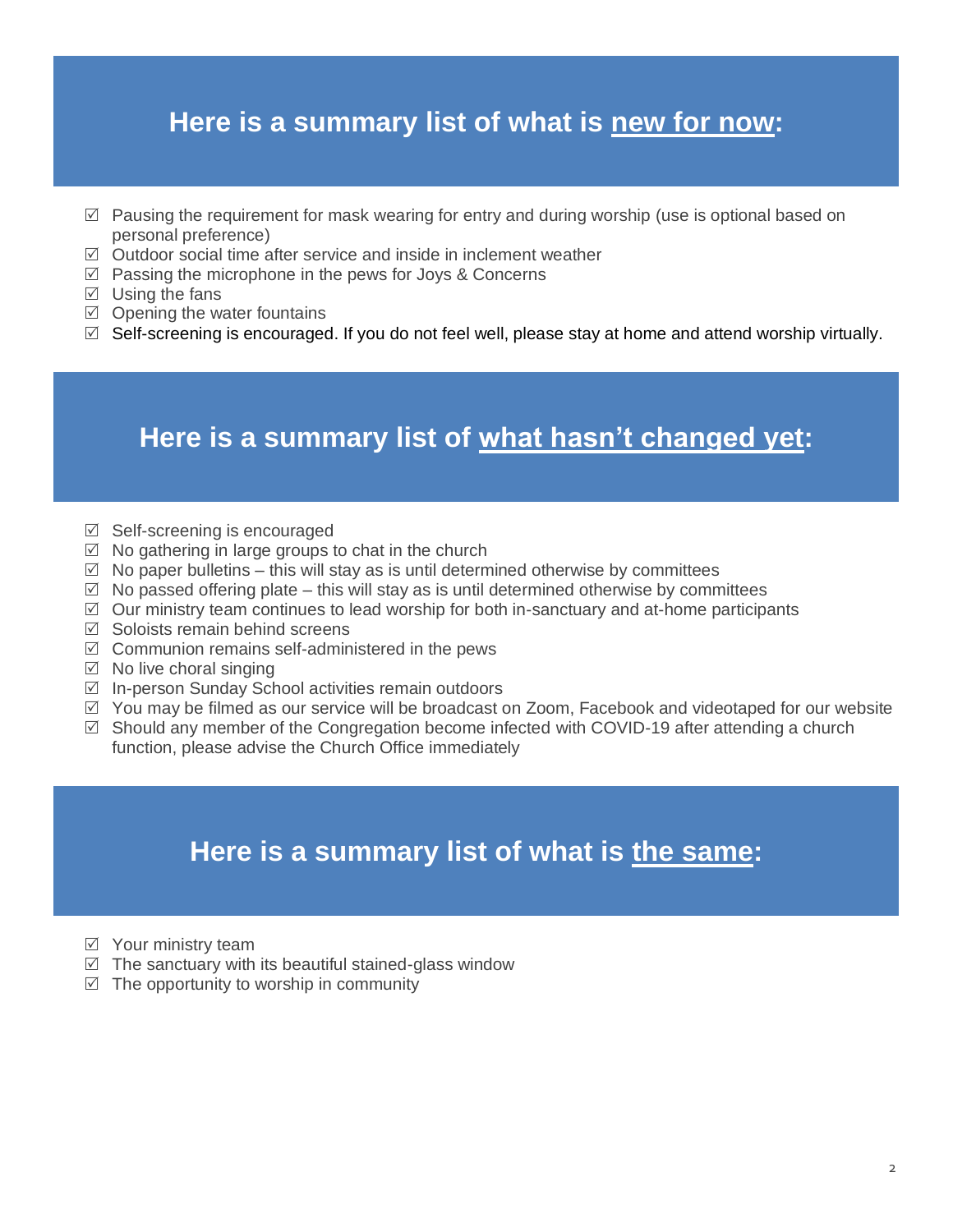## **If You Feel Unwell**

If you feel unwell, please stay at home and rest. If you are able, we invite you to attend worship virtually via Zoom, Facebook or telephone.

## **General Information**

**Parkminster is a caring community and in the spirit of caring for each other,** we encourage you to physically distance from each other and wear masks if you feel more comfortable doing so.

Cough or sneeze into your elbow or use a tissue when necessary.

Parkminster has a cleaning plan in place for reducing contamination of the building.

Worship services will continue to be offered over the internet via ZOOM and Facebook as well as via phone.

If you have any COVID-19 symptoms please stay at home, selfisolate, and seek the medical attention you need.

**Should any member of the Congregation become infected with COVID-19 after attending a church function, please advise the Church Office immediately.**



## **Upon Arrival and Before Worship**

Please use the designated entrance doors.

Hand sanitizer will be available at the entrance. Please sanitize as you enter the building.

Wearing masks is optional. A small supply of disposable masks will be available at the entrance (if you've forgotten).

Physically distancing from people outside your family social circle/household is strongly encouraged when practical. Two meters is the recommended space between individuals.

Name tags can be picked up at the board.

Children will sit with their family social circle/household. The family worship space is open with physical distancing required.